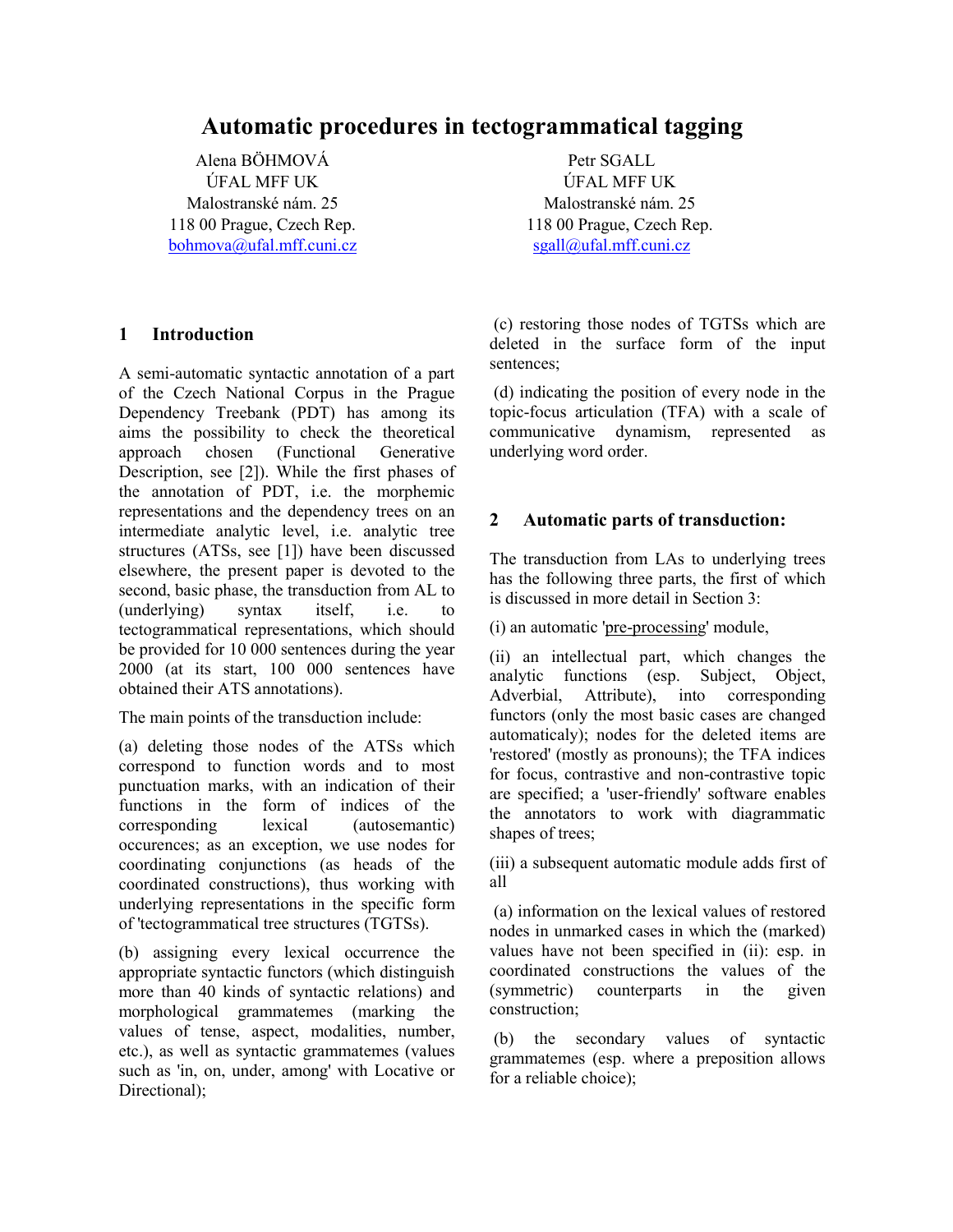(c) at the same time, the gender and number values are cancelled whenever they only indicate agreement (as with adjectives in most positions), and

 (d) the remaining nodes corresponding to commas, dashes, quotes, etc. are deleted.

In the next months, the automatic procedure is supposed to be enriched in various respects, such as the build-up of the lexicon (with entries including the valency frames), word derivation, and the degrees of activation of the 'stock of shared knowledge,' as far as derivable from the use of nouns and pronouns in subsequent utterances. Several types of grammatical information, e.g., the disambiguated values of prepositions and conjunctions, can only be specified after further empirical investigations, in which, whenever possible, also statistical methods will be used. In any case, the annotated corpus will offer a suitable starting point for monographic analysis of the problems concerned.

# **3 The first part of the automatic transduction**

# **3.1 TGTS description**

Every node of the TGTS contains all the information inherited from the ATS and there are new attributes added.

The trlemma attribute contains the lemma of the node. The trlemma of a single node (even if the node is hidden, i.e. marked as absent in the TGTS) is equal to its analytical lemma. The compound nodes that represent more than one word of the surface sentence are assigned the trlemma attribute in the following way:

Verbal nodes: lemma of the autosemantic (main?) verb.

Compound prepositions, conjunctions and numeratives: trlemma is composed of the lemmas of the parts of the preposition (e.g. the three nodes representing numerative 1150 'tisíc sto padesát' are joined into one node with trlemma = 'tisíc sto padesát').

Newly added nodes are assigned either proper lexical values (in case of filled deletions - MOSTLY PRONOUNS), or technical lexical values, such as 'Gen' for the general participant, 'Cor' for THE correferential node of a controlee, or 'Neg' for negation.

The morphological grammatemes are captured using these attributes: gender, number, degree of comparison, tense, aspect, iterativeness, verbal modality, deontic modality, sentence modality. Next to the morphological grammatemes there are attributes describing the node at the tectogrammatical level: topic-focus articulation, functor, syntactic grammateme, type of relation (dependency, coordination, apposition), phraseme, deletion, quoted word, direct speech, coreference, antecedent and some other technical attributes. The attribute 'function word (fw)' is used for storing the preposition or conjunction of the word for the later resolving of the syntactical grammatemes. The attributes 'deep order (dord)' and 'sentence order (sentord)' are used to distinguish between the sentence surface word order and the deep word order.

# **3.2 The steps of the procedure**

# *3.2.1 Auxiliary verbs, i.e.* **verbmod** *attribute*

The verb is conjoined with its auxiliary nodes into a complex value of a single node, placed in the highest position in the relevant subtree. All AuxV nodes are hidden. The verb is assigned the values of the grammatemes of tense and verb modality on the basis of the lexical values of these auxiliary nodes. The lemma of the autosemantic verb is put into the trlemma attribute of the remaining node, which is assigned the grammateme values depending on the AuxV dependent nodes.

The table below shows what assignments are made in the automatic procedure for the verbal node. The rules are captured in the table rows. E.g. the second row of the table says: If the verb has as its daughter neither a node with the lemma "být" nor with lemma "by", disregarding the possible presence of "se", and the morphological tag of the verb begins "VR" (symbol for preterite tense), and assign the verb attribute tense the value ANT. All the rules are applied in the sequence given by Table 1.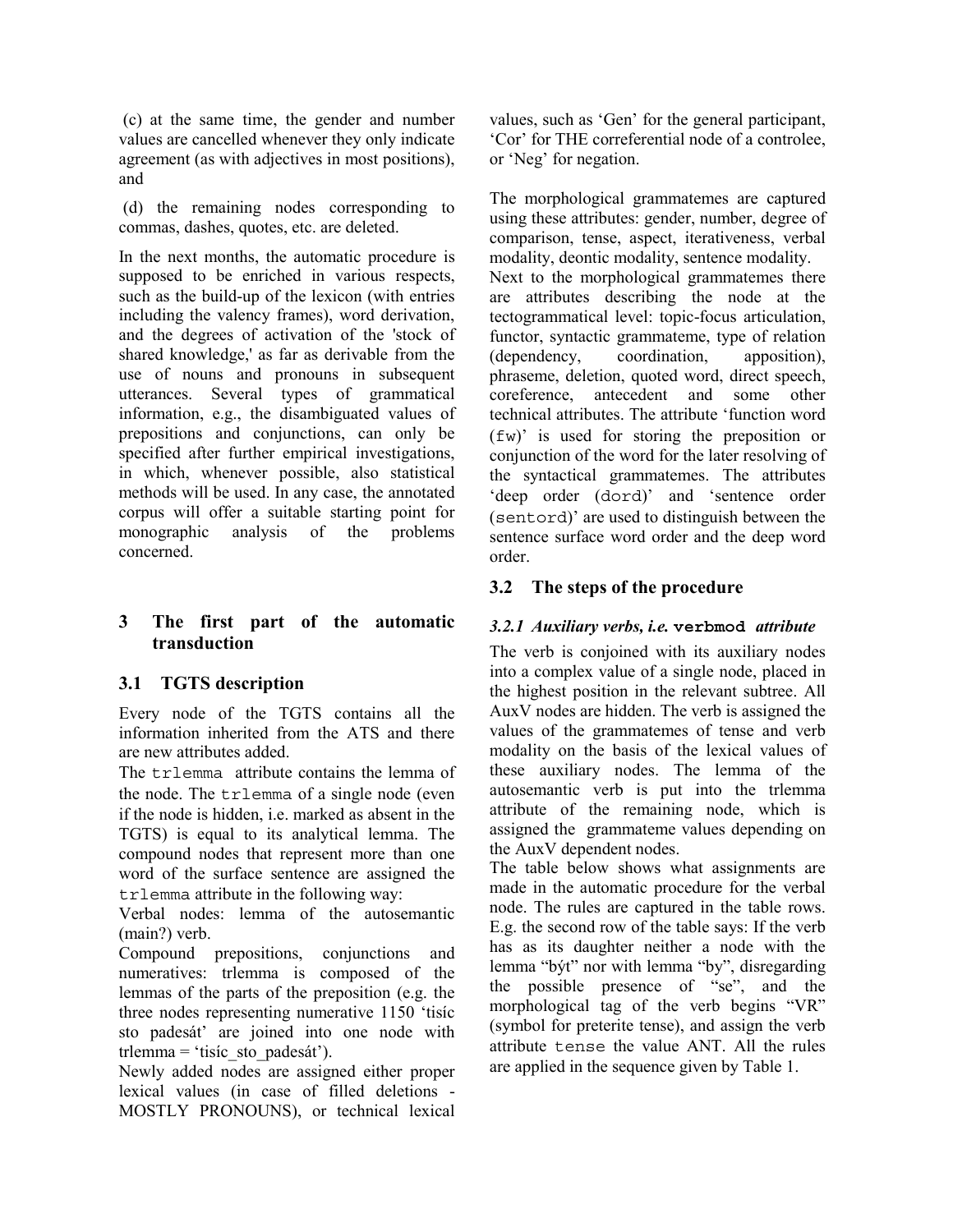|            | Presence of dependent node |            | Morph.    | <b>Assigned</b>            |
|------------|----------------------------|------------|-----------|----------------------------|
| with lemma |                            |            | tag of    | attributes                 |
|            |                            |            | the verb  |                            |
| být        | by                         | se,        |           |                            |
| (to be)    | (cond.)                    | $f = AuxT$ |           |                            |
|            |                            | yes        |           | trlemma                    |
|            |                            |            |           | $\Rightarrow$ join 'se' to |
|            |                            |            |           | the trlemma of the         |
|            |                            |            |           | verb                       |
| no         | no                         |            | <b>VR</b> | $tense \Rightarrow ANT$    |
| no         | no                         |            | VU        | $tense \Rightarrow POST$   |
| no         | no                         |            | other     | $tense \Rightarrow SIM$    |
| no         | yes                        |            |           | $tense \Rightarrow SIM$    |
|            |                            |            |           | $verbmod \Rightarrow CDN$  |
| yes        | yes                        |            |           | $tense \Rightarrow ANT$    |
|            |                            |            |           | $verbmod \Rightarrow CDN$  |

Table 1. Verbs

Examples:

 $(i)$  **otevřel**.VR **se**.AuxT => **otevřít\_se**.ANT *(it) opened*  $(iii)$  **učil**.VR **by**.AuxV **se**.AuxT => **učit\_se**.SIM.CDN *(he) would learn* (iii) **byl**.AuxV **by**.AuxV **spal**.VR => **spát**.ANT.CDN *(he) would have slept*

### *3.2.2 Modal verbs, i.e.* **deontmod** *attribute*

The modal verb is merged with the autosemantic verb depending on it in the ATS. The transduction procedure consists in three steps: the tree is rearranged in that the modal verb depends on the autosemantic verb, the value for the attribute deontmod of the latter verb is assigned according to the lexical value of the modal verb, and the modal verb node is deleted.

| Modal  | English | Auto-      | f of     | deontmod    |
|--------|---------|------------|----------|-------------|
| verb   | transl. | semantic   | the verb | assigned    |
|        |         | verb form  |          |             |
| Chtít  | want    | infinitive | object   | <b>VOL</b>  |
| Muset  | must    |            |          | <b>DEB</b>  |
| Moci,  | can     |            |          | <b>POSS</b> |
| dát se |         |            |          |             |
| Smět   | be      |            |          | <b>PERM</b> |
|        | allowed |            |          |             |
| Umět.  | can     | infinitive | object   | <b>FAC</b>  |
| dovést |         |            |          |             |
| Mít    | should  | infinitive | object   | <b>HRT</b>  |

Table 2. Modal verbs.

# *3.2.3 Prepositions and conjunctions, i.e.* **fw** *attribute*

Every preposition node is deleted and its lexical value is stored in the attribute fw of the noun. The preposition will be used for the future (at least partly automatized) determinantion of the value of the syntactic grammateme of the noun.

Every subordinate conjunction node is deleted. Its lexical value is stored in the fw attribute of the head verb of the subordinate clause. Conjunctions for coordination and apposition are used in the tectogrammatical tree as the heads of the coordinated clauses.

### *3.2.4 General actor*

The reflexive particle 'se' has three possible analytical functions in a Czech sentence. The analytical function value AuxT is assigned to a reflexive 'se' having the function of lexical derivation (of a middle verb). As shown in Table 1, 'se' is conjoined with the lemma of the verb in such case. If 'se' was assigned the function 'AuxR' at the analytical level, it expresses a general actor of the verb. The node is preserved, its attribute trlemma is filled with the 'Gen' value and its functor is 'ACT'. If 'se' was assigned the function 'OBJ', it gets the functor 'PAT'.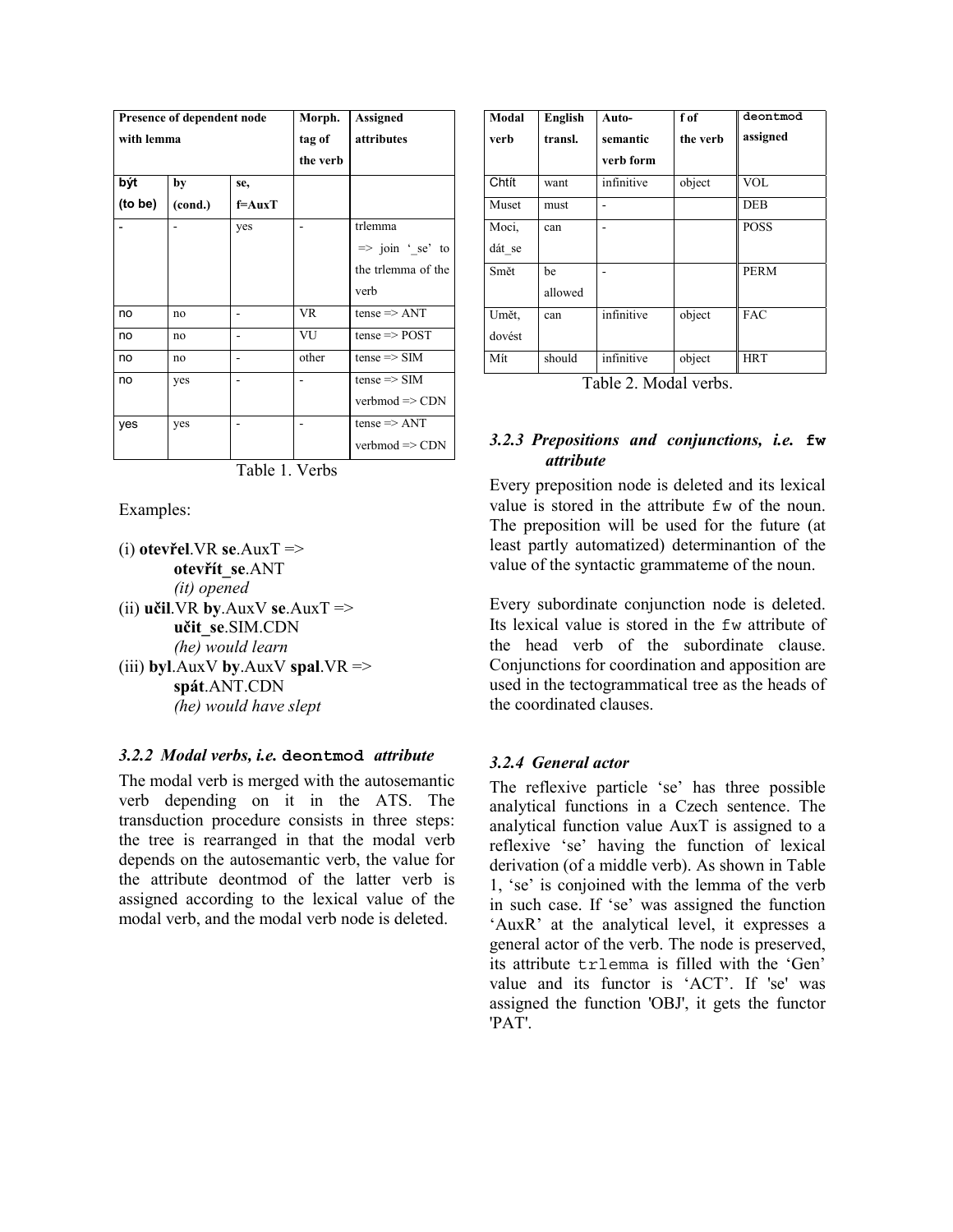#### *3.2.5 Quotation marks, i.e.* **quot** *attribute*

The sentence is searched for quotation marks. If a whole clause is inserted into a pair of double quotes, its verb obtains the value 'DSP' (direct speech) on the attribute quot. If only one token of a quote appears in the sentence, the attribute quot of the head word(s) of the string containing the quote is assigned 'DSPP' value (direct speech part). Otherwise, the head word(s) of string enclosed in quotes is/are assigned  $quot = 'QUOT'$  (quoted word).

### *3.2.6 Punctuation*

All punctuation nodes (which have the analytical function 'AuxX') are hidden except the following two cases.

- a comma placed in the sentence in the position directly following a noun is left in the sentence to enable the annotators to decide about the type of the adjunct (restrictive or descriptive),
- a comma which is a bearer of coordination or apposition is not deleted.

The trlemma attribute of undeleted comma node is filled with Comma value.

#### *3.2.7 Node for negation*

Every verb is checked. If its morphological tag contains the symbol for negative verb, a new node is created with lexical (trlemma) value 'Neg' and functor 'RHEM' (rhematizer, i.e. focus sensitive particle).

#### *3.2.8 Other attribute assignments*

Based on the morphological tag inherited from the analytical level of description, the values of the following morphological grammatemes are assigned: gender , number, tense, degcmp (degree of comparison), aspect.

The sentence modality is captured in the sentmod attribute of the head node of each clause. We assign the sentence modality of the head word of a simple sentence, of the main clause of a subordinate sentence and of all coordinated clauses in compound sentences. The sentence modality attribute value is given by the final punctuation mark of the whole sentence and by the verb modality of the main verbs of the sentence clauses. The rules are described by Table 3.

Suppose we have a sentence composed of coordinated clauses  $X_i: X_1, X_2, \ldots$ , and  $X_n$ .

| <b>Position</b>      | final   | verb       | <b>Sentence</b> | other        | verb         |
|----------------------|---------|------------|-----------------|--------------|--------------|
| in clause            | interp. | modali     | modality        | conditions   | modality     |
| Xi                   |         | -ty        | of Xn           |              | assigned     |
| Xn<br>(verb          | 2       |            |                 |              | <b>INTER</b> |
| in the<br>last or in | ١       |            |                 |              | <b>IMPER</b> |
| the only<br>clause)  |         |            |                 |              | <b>DECL</b>  |
| X1, ,                |         |            | <b>INTER</b>    |              | <b>INTER</b> |
| $X_{n-1}$            |         |            |                 |              |              |
| For $n>1$            |         | IND        |                 |              | <b>ENUNC</b> |
|                      |         | <b>IMP</b> |                 |              | <b>IMPER</b> |
|                      |         | <b>CDN</b> |                 | $X_i$        | <b>DESID</b> |
|                      |         |            |                 | contains     |              |
|                      |         |            |                 | 'kéž'        |              |
|                      |         |            |                 | $(E$ :'let') |              |
|                      |         | <b>CDN</b> |                 | otherwise    | <b>ENUNC</b> |

Table 3. Sentence modality assignment

As for functors, their value is resolved automatically in the following three cases. Value 'ACT' (actor) is assigned to every subject of an active verb. If there is a subject and an object depending on a passive verb, these two nodes are assigned functor 'PAT' and 'ACT', respectively. The head verbs of the sentences are assigned the functor 'PRED' (predicate).

#### *3.2.9 "Default" values*

Unresolved syntactic and semantic grammatemes are assigned their default value by the procedure. By the default value we understand either the most common value for that attribute (e.g. F as focus for topic-focus articulation, tfa attribute), 'NIL' value for attributes that cannot be assigned any value for the given node (e.g. case for verbal nodes), or it is chosen to express the uncertainty for the annotators (e.g. value "???" for unresolved func attribute).